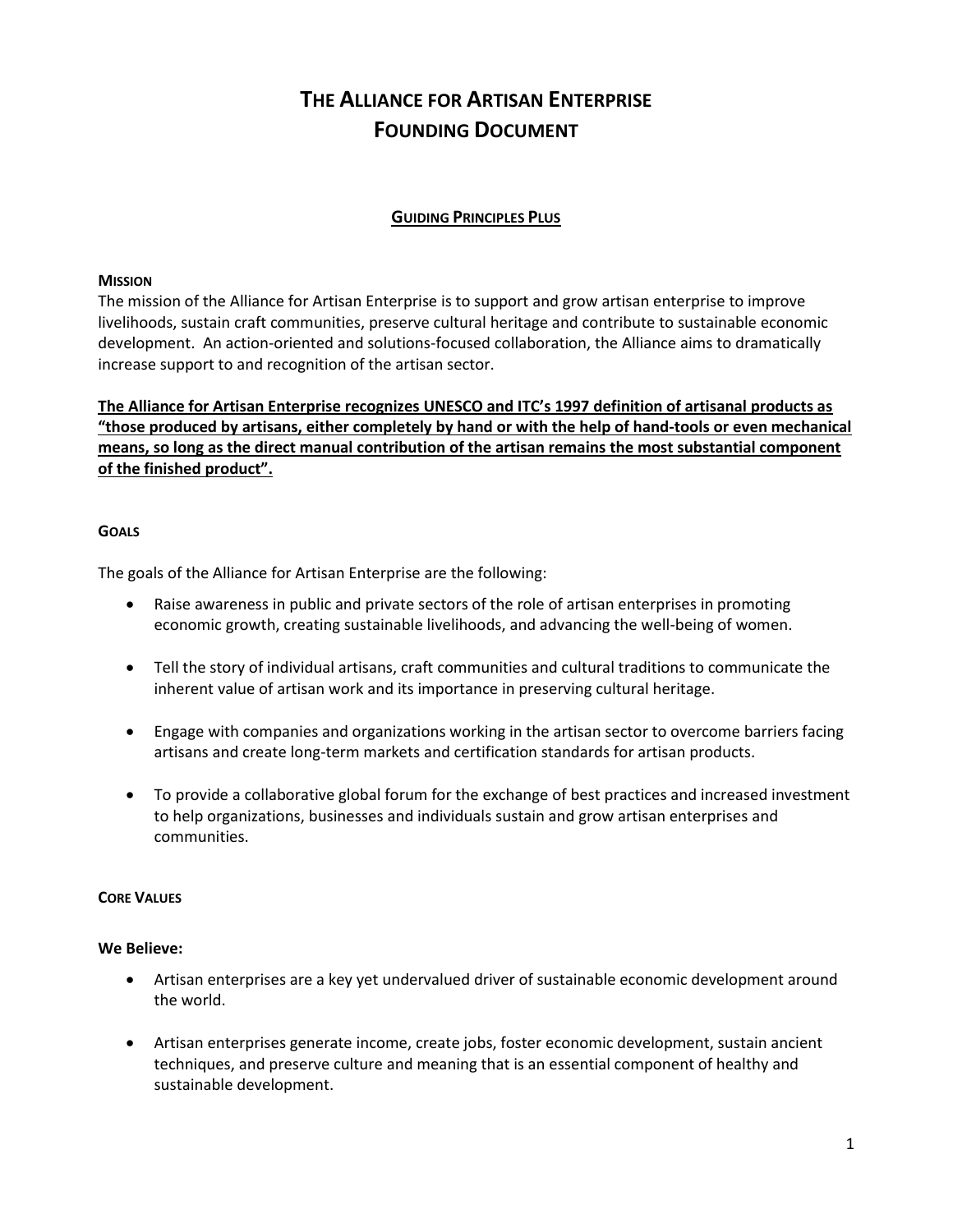- Artisan businesses are a critical employer of women around the world, and an untapped, high potential focus for women's development efforts.
- Investment in the artisan sector promotes development that respects the distinctiveness of people and place, which leads to effective, diverse and sustained development for our planet.
- Increased investment of resources and improved access to information and sharing of best practices will grow artisan enterprises and the sectors that support them.
- Integrating artisans into global markets will increase the incomes and standard of living of many individuals, families, and communities globally.
- Reducing the technology, literacy, and transportation barriers facing both urban and rural artisans will enable sustainable, long-term growth throughout the sector.

## **GUIDING PRINCIPLES**

## **The Alliance for Artisan Enterprise will:**

- Be composed of a diverse membership of corporations, nonprofits, artisan businesses, and supporters, who believe that together we can promote dramatic growth of the artisan sector in a way that no one member could achieve alone.
- Provide demand-driven services and information that are of real value to members
- Respect the distinct and varied persepctives of each of the four types of members: artisan support organizations, corporations, artisan businesses and donors
- Provide a collective platform from which to advocate for increased recognition of and investment in the artisan sector.
- Ensure representation from each of the four member groups in its governing steering committee.
- Promote ethical sourcing of artisan products.
- Work together in a way that ensures accountability of specific results, open communication, respect for confidentiality, trust, respectful resource sharing, valuing differences, belief and support of the Alliance goals, and creativity and compassion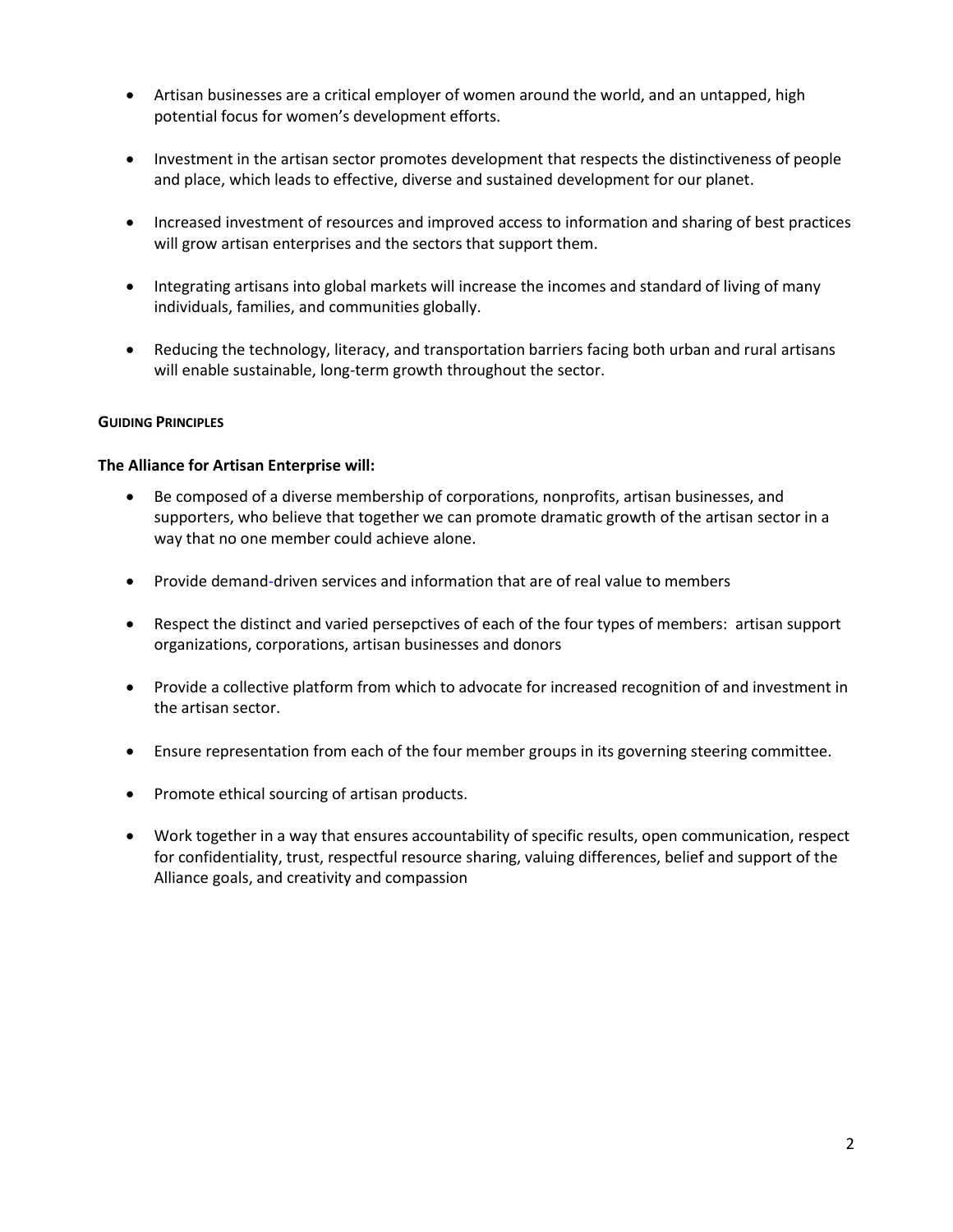## **GOVERNANCE**

## **GENERAL ORGANIZATIONAL STRUCTURE**

The Alliance for Artisan Enterprise (the "Alliance") will be governed by two bodies: the Aspen Institute and an Alliance Steering Committee (the "ASC"). The Alliance will operate under the (501-C3) tax-exempt status accorded to the Aspen Institute, and, accordingly, the bylaws of Aspen Institute will serve as official bylaws of the Alliance. The Aspen Institute will maintain fiduciary and legal oversight of the Alliance.

The ASC will provide strategic direction and operational oversight. The ASC will elect a Chairperson (the "Chairperson") who will preside over all meetings of the ASC. A Director of the Alliance (the "Director) will lead and implement day-to-day operational responsibilities of the Alliance and maintain at all times a voting membership on the ASC. Both the ASC and the Director will be able to call on the advice and guidance of an Alliance Advisory Council (the "Advisory Council") of highly respected artisan sector development thought leaders and practitioners.

The table below outlines the roles of each key management stakeholder in more detail.

| Participant                                   | Role                                                                                                                      | <b>Responsibilities</b>                                                                                                                                                                                                                                                                                    | <b>Accountability</b>                                                                                                                                        |
|-----------------------------------------------|---------------------------------------------------------------------------------------------------------------------------|------------------------------------------------------------------------------------------------------------------------------------------------------------------------------------------------------------------------------------------------------------------------------------------------------------|--------------------------------------------------------------------------------------------------------------------------------------------------------------|
| Aspen<br>Institute                            | • Parent<br>organization                                                                                                  | • Fiduciary/legal responsibility<br>• Official Employer                                                                                                                                                                                                                                                    | N/A                                                                                                                                                          |
| <b>Steering</b><br><b>Committee</b>           | • Adoption of<br><b>Strategic Goals</b><br>and Annual<br><b>Business Plan</b><br>• Guidance<br>• Organizational<br>Growth | • Approval of mission and goals<br>• Strategic direction to Director<br>• Review and approve annual business plan<br>· Advisory role on key decisions<br>• Participate in outreach, fundraising and advocacy<br>• Budgetary oversight<br>• Operational oversight                                           | • Funder Oversight<br>• Aspen Institute Oversight                                                                                                            |
| <b>Steering</b><br>Committee<br><b>Chair</b>  | • Lead ASC                                                                                                                | . Work closely with Director to develop Steering<br>Committee agenda and organizational tactics                                                                                                                                                                                                            | • Approved by ASC members<br>and Aspen Institute<br>• Term Limit                                                                                             |
| <b>Aspen EVP</b>                              | • Oversee<br>Director                                                                                                     | • Direct responsibility for Director performance within<br>Aspen Institute<br>• Ensure financial controls in place                                                                                                                                                                                         | • Appointed by Aspen<br>Institute                                                                                                                            |
| <b>Director</b>                               | • Strategic<br>leadership<br>Day to day<br>operations                                                                     | • Develop and execute strategy<br>• Set budget<br>• Lead fundraising and manage donor relations<br>• Recruit members<br>• Manage ASC, Advisory Board and Aspen Institute<br>relationships<br>• Manage staff<br>• Maintain high standards of membership service<br>• Spokesperson and advocate for Alliance | • Reports to and reviewed<br>by Aspen EVP<br>• Accountable to ASC for<br>execution of strategic plan<br>• Aspen Institute rules on<br>spending authorization |
| <b>Alliance</b><br><b>Advisory</b><br>Council | • Advice to ASC<br>and Director                                                                                           | • Share insights on key trends, new models of<br>development, opportunities and partnerships                                                                                                                                                                                                               | • Terms                                                                                                                                                      |

#### **GENERAL ROLES AND RESPONSIBILITIES MATRIX**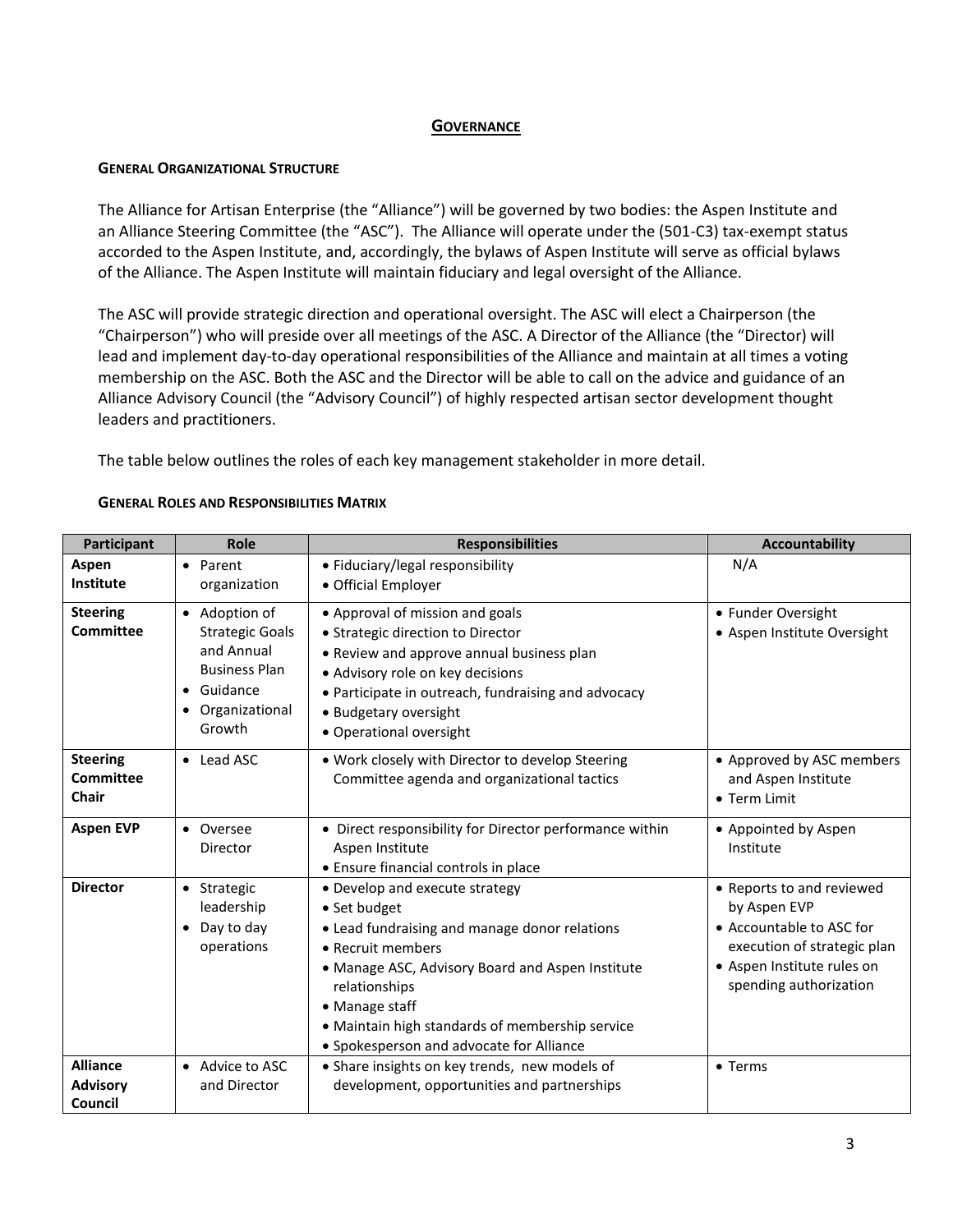#### **MEMBERSHIP AND GOVERNANCE**

## **Members**

Members of the Alliance ("Members") will help develop and implement the policies and programs of the Alliance, and receive benefits for their membership.

 *Membership criteria:* The Alliance will consider membership for organizations that focus on artisan enterprises and the artisan sector and consent to terms applicable to all Members. Target Members include foundations, consulting firms, non-profit organizations, and for-profit ventures that invest in or provide support or marketplaces for artisan enterprises. Other persons or entities such as individual investors and others may be admitted only with prior approval from the ASC. The Alliance shall remain committed to focusing on collaborative and comprehensive support for artisan enterprises and the artisan sector.

The Alliance values and intends to specifically recruit organizations that are based in developing world countries and values participation by artisans and local artisan organizations from around the world.

- *Membership rights:* Any Member may express their opinion on either the programs offered or the advocacy positions taken by the Alliance. The Alliance will conduct an annual survey of its Members as a core part of its strategic planning process. Members will have the right to nominate candidates for the ASC and to vote on the slate of ASC members. Members will receive preferential pricing on certain events and conferences sponsored by or otherwise convened by the Alliance.
- *Membership responsibilities*: All Members must (a) pay dues, (b) provide basic information for the Alliance's membership directory, (c) report information for the Alliance's annual publication, and (d) abide by a common code of ethics adopted by the Alliance. We encourage Members to participate in network activities organized by the Alliance, including on-line discussions, calls, and events and conferences.

## **Steering Committee**

The ASC will provide strategic direction and operational oversight for the Alliance. *Composition*: The ACS will have at least 10 members. The Director of The Alliance will be a voting member of the ASC, unless he or she declines that role. For as long as it houses the Alliance, the Aspen Institute will have the right to designate one member of the ASC (not including the Director) (the "Aspen Designee"). At all times, the ASC will include one representative from each of the following Member categories: (a) artisan support organization, (b) corporation, (c) artisan business, and (d) donor organization. No Member may have more than one representative serving on the ASC at any one time.

 *Eligibility to serve:* Top executives from Member organizations are eligible to serve as members of the ASC. The nominating committee of the ASC may suggest non-Members (or representatives of non-members)to serve on the ASC; provided that at least 66% of the ASC will at all times be comprise of representatives of Members. The Alliance director is considered a Member for this purpose. In the event that a member of the ASC becomes no longer affiliated with a Member, such member of the ASC may determine, in consultation with Director, whether to finish his or her term; provided that (a) at least 66% of the ASC is still comprised of representatives of Members and (b) at least one member of the ASC comes from each of the Member categories.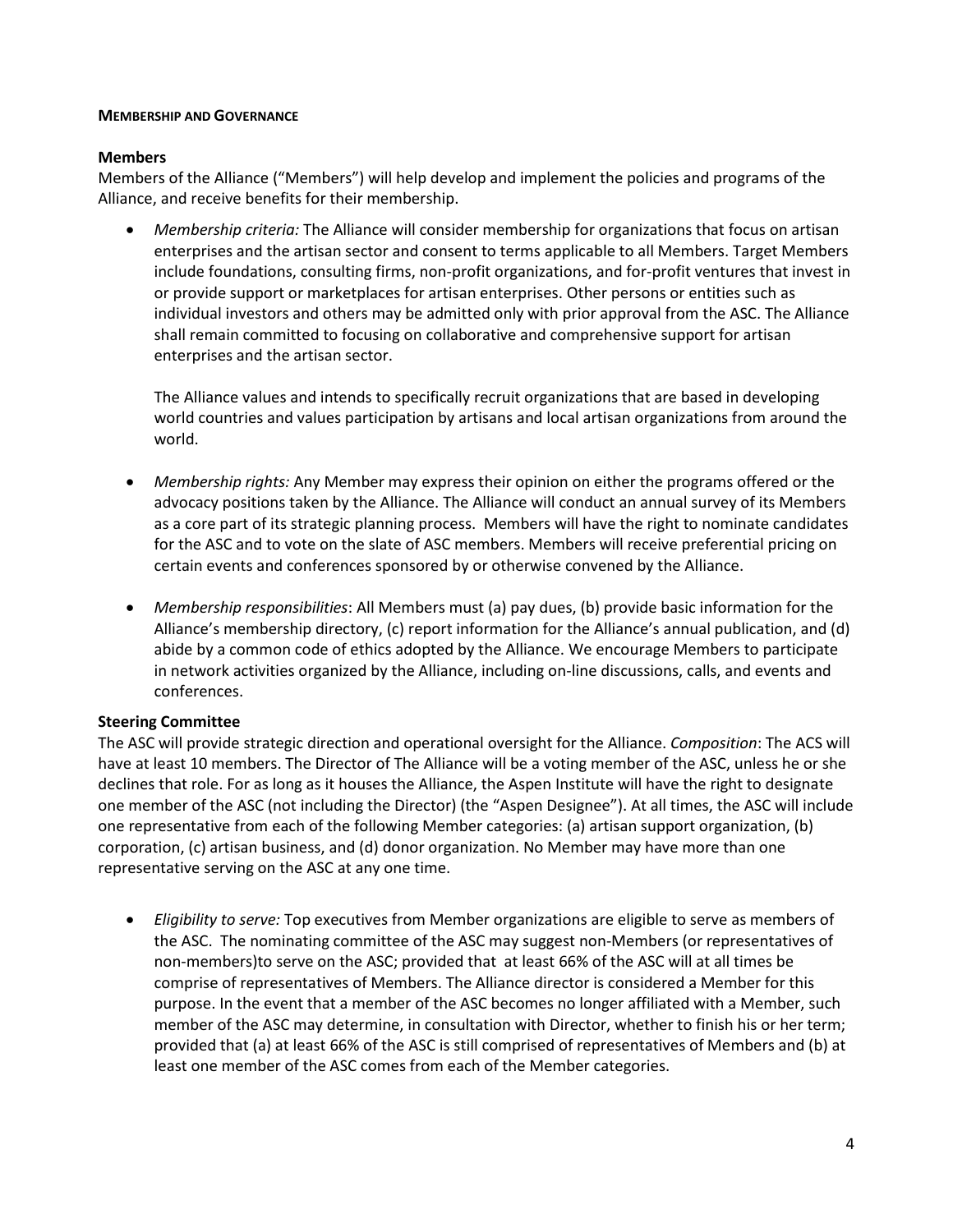- *Selection:* A nomination committee of the ASC will be formed to populate a slate of candidates for the ASC. The nominating committee of the ASC will seek the input of all Members in developing the slate of proposed members for the ASC. In addition, Members may nominate themselves or be nominated by another Member. The nomination of members of the ASC will take place in October through December of each year and voting will take place in January of the following year. The proposed slate of candidates for the ASC will be approved by the ASC and then shared with all Members. Any Member may, at this point, suggest additional candidates for consideration. Additional nominees will be added to the official slate only if they obtain signatures from more than 20% all Members. If the number of official candidates exceeds the number of available positions on the ASC, Members will be asked to cast votes for the same number of official candidates as there are open positions on the ASC. Candidates earning the highest number of total votes will be selected.
- *Term:* Members of the ASC will serve for two-year terms. New members of the ASC will begin their term on February 1st. Members of the ASC may seek election for a second term if they are nominated by the nominating committee of the ASC. No member of the ASC, other than the Director and the Aspen Designee, shall serve more than six consecutive years.

For the initial members of the ASC, one-third will serve a one year term, one-third will serve a two year term, and one- third will serve a three year term in order to ensure staggered elections. All Members of the ASC, with the exception of the Director and the Aspen Designee, will determine their term length by random drawing. Selection of the initial members of the ASC will begin immediately following the launch of the Alliance on November 27' 2012, so that the initial ASC members can be in place by February 1, 2013.

 *Removal and Resignation:* Members of the ASC may resign at any time. Within three months of the resignation, the nominating committee of the ASC shall, based upon consultation with all Members and the Director, nominate a replacement candidate. If such resignation takes place within three months of an upcoming election of ASC members, the vacancy will not be filled until the next scheduled election. Any person nominated to replace a member of the ASC will assume the position unless 20% of all Members express their official objection via communication in writing to the Director.in writing to the Director. In the case of Member objection to a replacement nominee, a vote of all Members in good standing will be held to determine whether a majority supports electing the replacement nominee to the ASC. The decision will be based on majority rule.

A person selected to replace a member of the ASC will assume the term of the member whom he or she replaced. Such replacement member shall, in all cases, be eligible to serve for at least one additional term on the ASC.

The ASC, by a vote of three-quarters of all of its members (excluding the person for whom they are considering removal) may remove another member of the ASC. The ASC member considered for possible removal shall have the right to state his or her case for maintaining membership to the entire ASC via electronic communication or other means.

*Compensation*: Members of the ASC shall receive no direct financial compensation for their participation the ASC. Members of the ASC may request discounts for events organized by the Alliance however discounts are not guaranteed and will be dependent on the Alliance budget and the determination of the Director.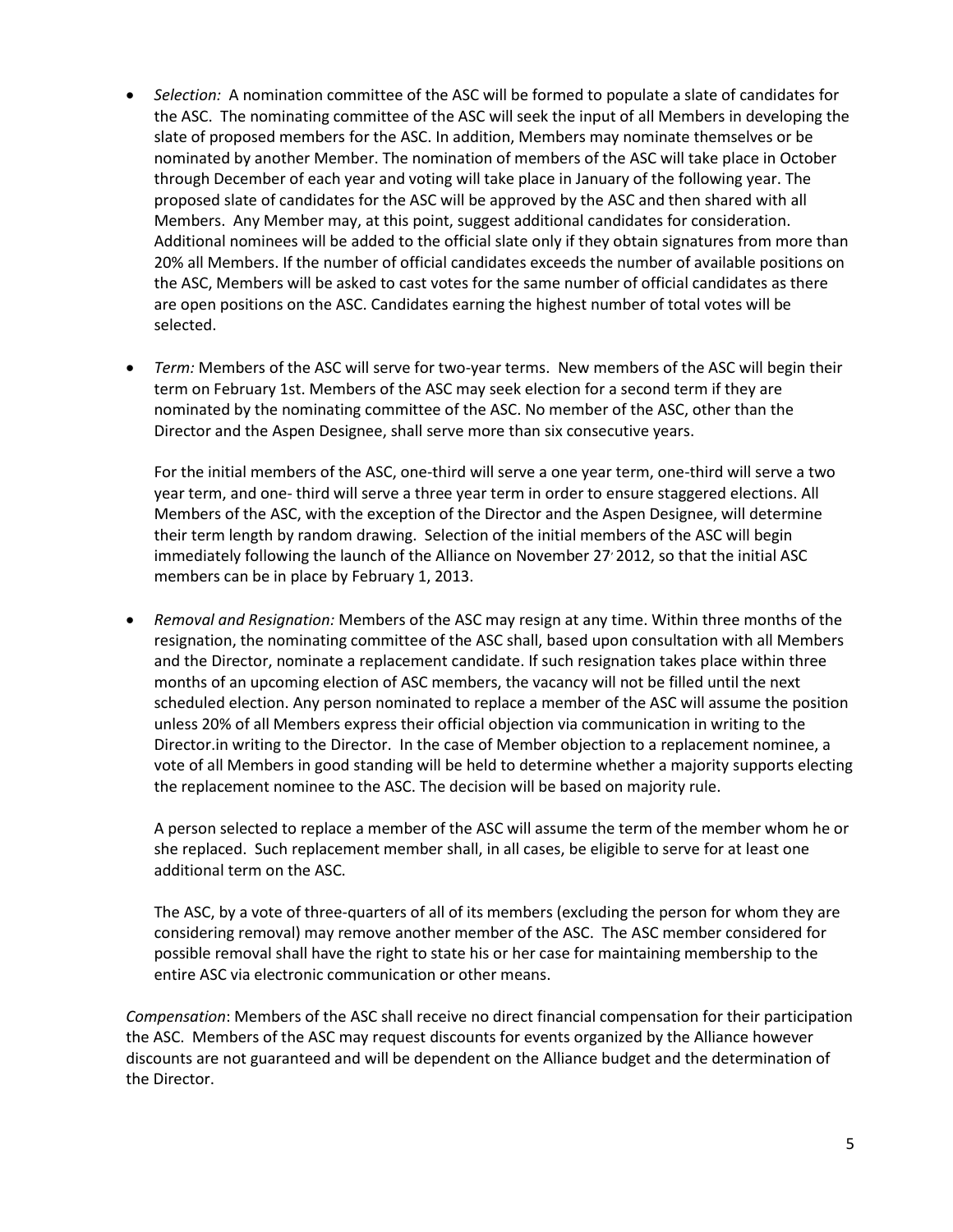*Officers*: The ASC shall elect a Chairperson who will preside over all meetings of the ASC and work with the Director to design meeting agendas. The Chairperson will also work closely with the Director to provide guidance on issues that do not merit discussion by the full ASC. The Director may also serve as the Chairperson.

## **Working Groups and Committees**

By action of either the ASC or the Director, the Alliance may create standing or ad-hoc committees or working groups to oversee specific issues.

- *Responsibilities*: Members of the ASC are expected to actively participate in the development of the Alliance. In addition to all general responsibilities of Alliance Members, members of the ASC are expected to: (a) participate in SC meetings, ((b) recruit new members, (c) promote the organization and its policy goals, and (d) assist in the development of the Alliance's programs and services. Member of the ASC have specific responsibilities for reviewing the Alliance's budget, strategic plan, and performance as specified in these governing principles. Members of the ASC will represent the Alliance as necessary in public and private venues. Members of the ASC should refrain from making disparaging comments about the Alliance and/or any of its Members.
- *Decision Making*: The ASC will strive to operate via consensus. When consensus is not possible, a vote will be held. Each member of the ASC will have one vote. Except as otherwise specified, decisions will be made by majority. In the case of a tie, the ASC Chair will make the final decision.
- *Meetings*:
	- o *Regular Meetings*: The ASC will hold regular meetings quarterly. These regular meetings will be those at which strategy and major ASC decisions will be made. Meetings will be called by the Director with at least 10 days' notice. Notice will be provided via email and/or telephone communication. Generally, at least two regular meetings will be held as in-person meetings
	- o *Monthly Updates:* Approximately every month (when no regular meeting is scheduled) the Chairperson or the Director will convene a conference call on which members of the ASC will receive an update on the activities of the Alliance. From time to time these conference calls will be used to obtain ASC decisions if a quorum is present.
	- o *Special Meetings*: Special meetings may be called by the Chairperson or Director, with at least five days of notice.
	- o *Quorum:* A quorum will exist if at least 40% of the members of the ASC participate in a meeting, either in person or via electronic means (phone, video-conference, etc.).
	- o *Notification of Absence:* Members of the ASC are expected to notify the Director or his or her representative in advance of their anticipated absences and of their appointment of a representative.
- *Attendance:* Members of the ASC are expected to maintain regular attendance at ASC meetings. Members of the ASC may *not* appoint a representative to attend on their behalf. If a member of the ASC fails to attend (in-person or via electronic means) two regular meetings in a fiscal year, such member will be asked if they are able to continue to serve, and may be removed from service by the ASC.